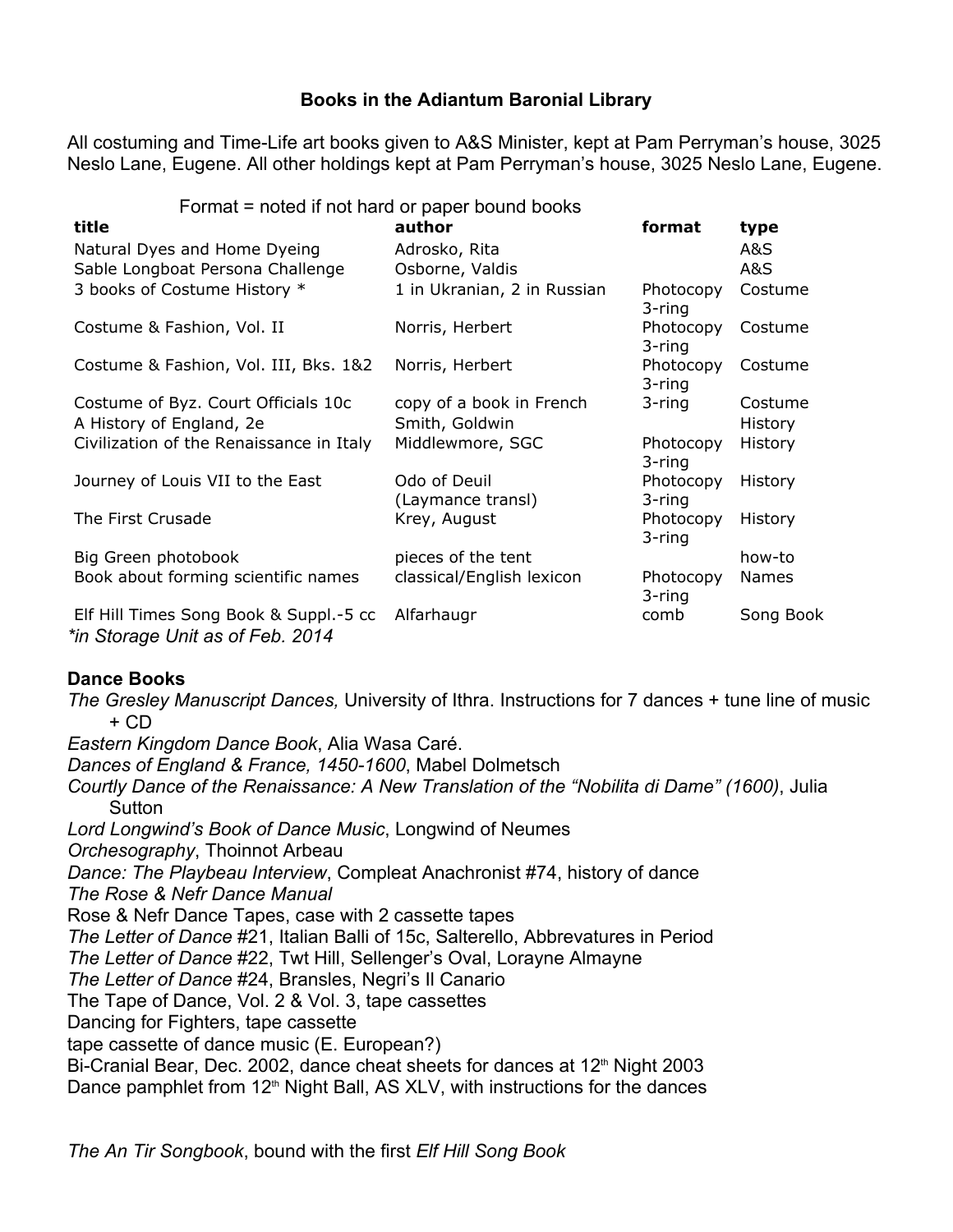*Food and Feast in Medieval England*, P. W. Hammond. Stroud, UK: Sutton Publishing, 1995 "Introduction of Medieval Alchemy", an SCA class handout by Gordon Redthorn, 29pp.

*A Greek and Roman Treasury*, Dietrich von Bothmer. Bulletin of the Metropolitan Museum of Art, NYC, Summer 1984. Objects in their collections.

*Tan Your Hide: Home Tanning Leathers & Furs / Special Section on Working with Leather*. By Phyllis Hobson. Pownal, VY: Garden Way Publishing, 1977.

3ring blue binder of photocopies of articles, etc. about Medieval Scandinavian life:

– Articles from *Medieval Scandinavia 10.1977*, Odense Univ. Press:

- "Will you marry me?" under a church floor" by Aslak Liestøl. About a runic letter
- •"Women, Kinship and the Basis of Power in the Norwegian Viking Age" by Liv. H. Dommasnes
- •"Women as Actors in Northern European Viking Age Trade" by Anne Stalsberg
- •"Money and Media in Viking Age Scandinavia" by Marie Gaimster
- •"Fighting with Silver: Rethinking Trading, Raiding and Hoarding" by Ross Samson
- Bibliography
- Articles from *Social Approahes to Viking Studies*, ed./ by Ross Samson. Glasgow: Cruithne Press, 1991: (the intro. is a hoot – worth reading for its humor!)
	- •"Sponsors, Writers and Readers of Early Norse Literature" by Lars Lönnroth
	- •"Marriage Exchanges and Social Structure in Old Norse Mythology" by Torben A. Vestergaard
	- •"Some Aspects of Christianisation in Central Sweden" by Anne-Sofie Gräslund
	- •"The Swedish Image of Viking Age Women: Stereotype, Generalisation, and Beyond" by Elisabeth Arwill-Nordbladh

 – English Heritage Book of Viking Age England by Julian Richards, Ch. 5, Buildings and some of Ch. 7, Crafts & Industry.

– "Scandinavian Settlement in Yorkshire – through the rear-view mirror, from *Scandinavian Settlement in Northern Britain: Place Name Studies in their Historical Context* ed. by B. Crawford

- Chapters entitled "Towns in the Viking Homelands," "The Vikings in England," "Towns in north, east and west: their physical structure and economy" and Bibliography from *Towns in the Viking Age* by H. Clarke and B. Ambrosiani
- "State and towns in the Middle Ages: The Scandinavian Experience" by Anders Andrén, 1989.

# **Compleat Anachronist Pamphlets in the Baronial Library**

| <b>Number</b> | <b>Title</b>                                              |  | 11 Traditional Ballads                   |
|---------------|-----------------------------------------------------------|--|------------------------------------------|
|               | 1 Med. & Ren. Eyeglasses                                  |  | 12 English Domestic Architecture 12-1500 |
|               | 2 Selections fro the Hammer, Pt. 1                        |  | 13 Period Pornography                    |
|               | 3 Selections fro the Hammer, Pt. 2                        |  | 15 Deer Abbey                            |
|               | 4 Indoor Games                                            |  | 16 A Compleat herbal                     |
|               | 5 The CA Guide to Brewing                                 |  | 18 Leatherwork II                        |
|               | 6 Over the Edge - Cavalier Issue                          |  | 19 Royal Castle Building in England      |
|               | 7 Pure Air and Fire: Indeed a Horse                       |  | 20 Barbarian Cultures                    |
|               | 8 Leathercraft for Common Usage                           |  | 23 Arms & Armour III                     |
|               | 9 (Drama) Thus We Mak ayn Mysterie                        |  | 24 Arms & Armour IV                      |
|               | 10 A Critical History of Illumination in Gaul &<br>France |  | 25 Gardens                               |
|               |                                                           |  | 27 Herbs II                              |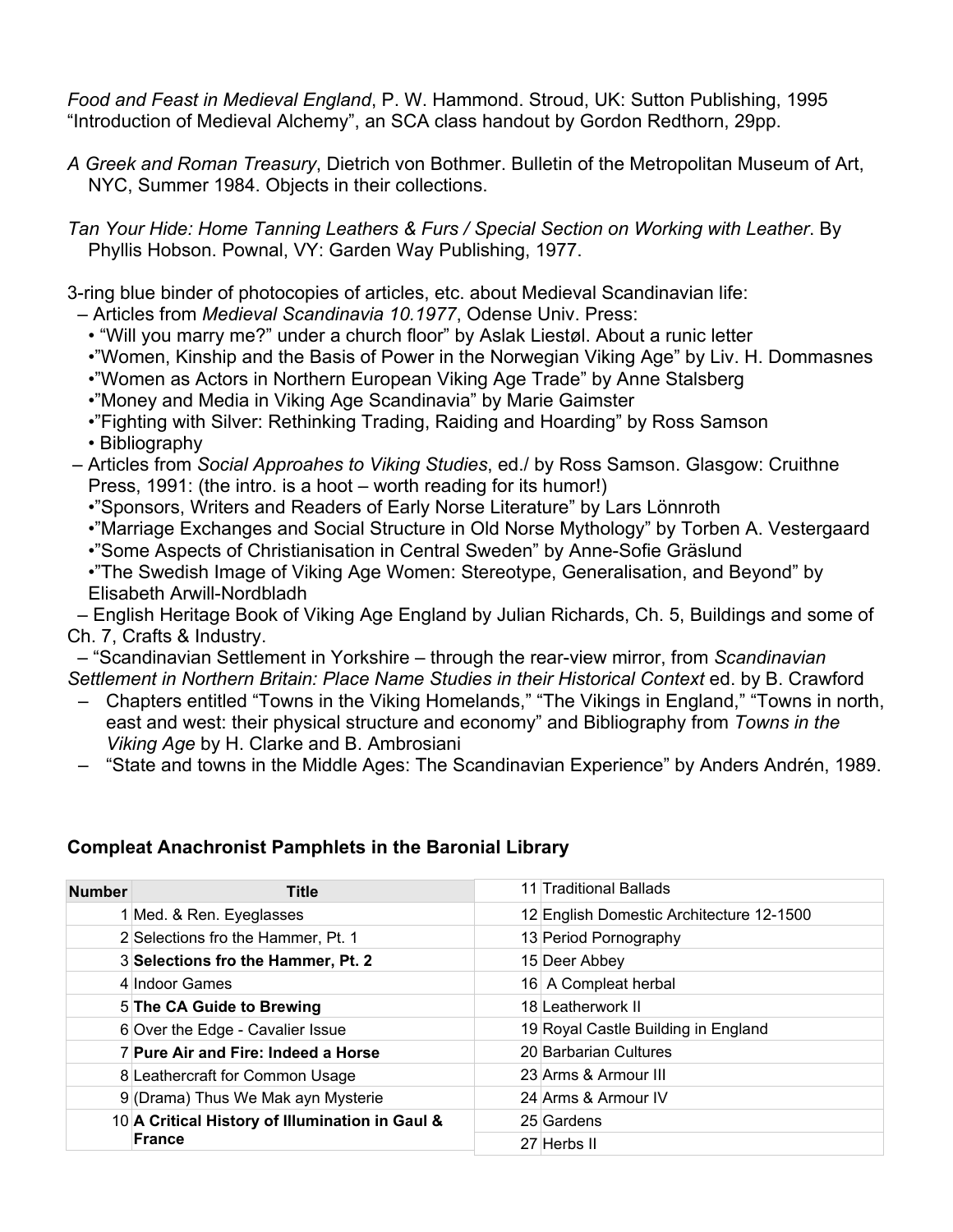| 28 Fabrics: from the Wellspring                                                                                                       | 73 Best of Chronique: A Journal of Chivalry                                        |
|---------------------------------------------------------------------------------------------------------------------------------------|------------------------------------------------------------------------------------|
| 29 Weapons & Armour II (1100-1350 AD)                                                                                                 | 74 Dance: The Playbeau Interview                                                   |
| 30 Medieval Abbey Life II                                                                                                             | 75 Vestarios: Clothing of the Eastern Roman                                        |
| 31 Introduction to Blackwork                                                                                                          | Empire 400-1453                                                                    |
| 32 Witchcraft in the Middle Ages                                                                                                      | 76 A Dreamer's Travels                                                             |
| 33 Comparison of Greek & Chinese Medical                                                                                              | 78 Non-European Games                                                              |
| Philosophy                                                                                                                            | 81 Period Metrology: The Study Of                                                  |
| 34 Russian Folklore                                                                                                                   | <b>Measurement, Part 1</b>                                                         |
| 35 Intro to Russian Costume                                                                                                           | 82 Period Metrology: The Study Of<br><b>Measurement, Part 2</b>                    |
| 36 Early Scandinavian Culture                                                                                                         | 83 The University of Paris: Higher Education in                                    |
| 37 Archery: The Longbow                                                                                                               | the Middle Ages                                                                    |
| 38 Costume Studies I from Seams Like Old Times                                                                                        | 86 A Stitch Out of Time: 14th & 15th Century                                       |
| 39 Costume Studies II from Seams Like Old Times                                                                                       | <b>German Counted Thread Embroidery</b>                                            |
| 40 Costume Studies III from Seams LIke Old Times                                                                                      | 87 Spinning With a Medieval Twist (Distaff &                                       |
| 41 Dyestuffs                                                                                                                          | Wheel)                                                                             |
| 42 Issues in Chirurgery: from Al-Qanun                                                                                                | 88 Beyond Prowess: Studying Chivalric<br>Literature                                |
| 43 A Palette of Period Pigments                                                                                                       | 90 Elizabethan Underpinnings for Women                                             |
| 44 The Troubadours                                                                                                                    | 91 Early CHild Balads                                                              |
| 45 Med. & Ren. CHoral Music                                                                                                           | 93 Period Chronology (Holidays & Saints days)                                      |
| 46 The Judgement of Allah: Arms & Armor of Islam                                                                                      | 94 Deeds of Arms: Medieval Accounts of                                             |
| 47 Primer in Calligraphy & Illumination<br>48 A Brief Historie of the Theatre                                                         | <b>Challenges, Jousts &amp; Tournaments</b>                                        |
| 49 Women in Medieval Times                                                                                                            | 95 Period Chronology, Vol. 1: A through L                                          |
| 50 Armorial Display                                                                                                                   | 96 Period Chronology, Vol. 2: M through Z                                          |
| 51 The Islamic World                                                                                                                  | 97 The King Seeks More Aid? Two Views of the                                       |
| 52 Women in Medieval Times II                                                                                                         | <b>Third Crusade</b>                                                               |
| 53 Cosmetics                                                                                                                          | 98 The Lord Chateleyn's Men: The Development<br>of an Elizabethan Player's COmpany |
| 54 The Mongols                                                                                                                        | 99 Life in 13th Century Novgorod                                                   |
| 55 Primer on Period Pottery                                                                                                           | 101 Western Dance, 1450-1640                                                       |
| 56 Arms & armor of the Byzantine Empire                                                                                               | 103 The Gaelic Truibas: A Brief History of and                                     |
| 57 A Viking Miscellanea                                                                                                               | <b>Construction Techniques for Medieval Irish</b>                                  |
| 58 Medieval Knighthood: The Beginning                                                                                                 | <b>Pants</b>                                                                       |
| 59 Women's Garb in N. Europe, 450-1100CE                                                                                              | 104 The Kings and Queens of England: A Primer                                      |
| 60 Alcoholic Drinks of the Middle Ages                                                                                                | 105 A Few Minutes on Books of Hours: An Initial                                    |
| 61 An Encheridion: The Education of A Scribe                                                                                          | Inquirt                                                                            |
| 62 The Trouveres                                                                                                                      | 106 Precious Stones & Their Virtues: A<br>compendium of Seven Medieval Lapidaries  |
| 63 Medieval Merchants & Artisans                                                                                                      | 107 The Art of Anglo-Norman Warfare, 1066-1181                                     |
| 64 Scandinavian Textiles                                                                                                              | 110 An SCA Guide to Jewish Persona                                                 |
| 65 Japanese Miscellany                                                                                                                | 111 Introduction to Medieval Latin                                                 |
| 66 Welsh Miscellany                                                                                                                   | 113 Autocratting 101: A Comprehensive Guide to                                     |
| 67 Ars Poetica Societatis                                                                                                             | <b>Planning SCA Events</b>                                                         |
| 69 The Development of the Coat of Plates: The                                                                                         | 114 Perugia Towels                                                                 |
| <b>Evolution of Coth-Covered Armour 1250-1500</b>                                                                                     | 115 Wrought with FLowers of Black Silk                                             |
| 70 The World's Oldest Dance: The Origins of<br><b>Belly Dancing</b>                                                                   | 116   See By Your Outfit: Order RObes, Historical<br>and Modern                    |
| 71 Period Pastimes: Being a Timeline of Games<br>with Instructions & Commentary on Selected<br><b>Games Played in Medieval Europe</b> | 117 The Sonnet Unbound: Elizabethan SOnnets<br>as Experimental Poetry              |
| 72 Aineh: Oriental Mirror Armour                                                                                                      | 118 Characteristically Pictish: An Analysis of                                     |
|                                                                                                                                       |                                                                                    |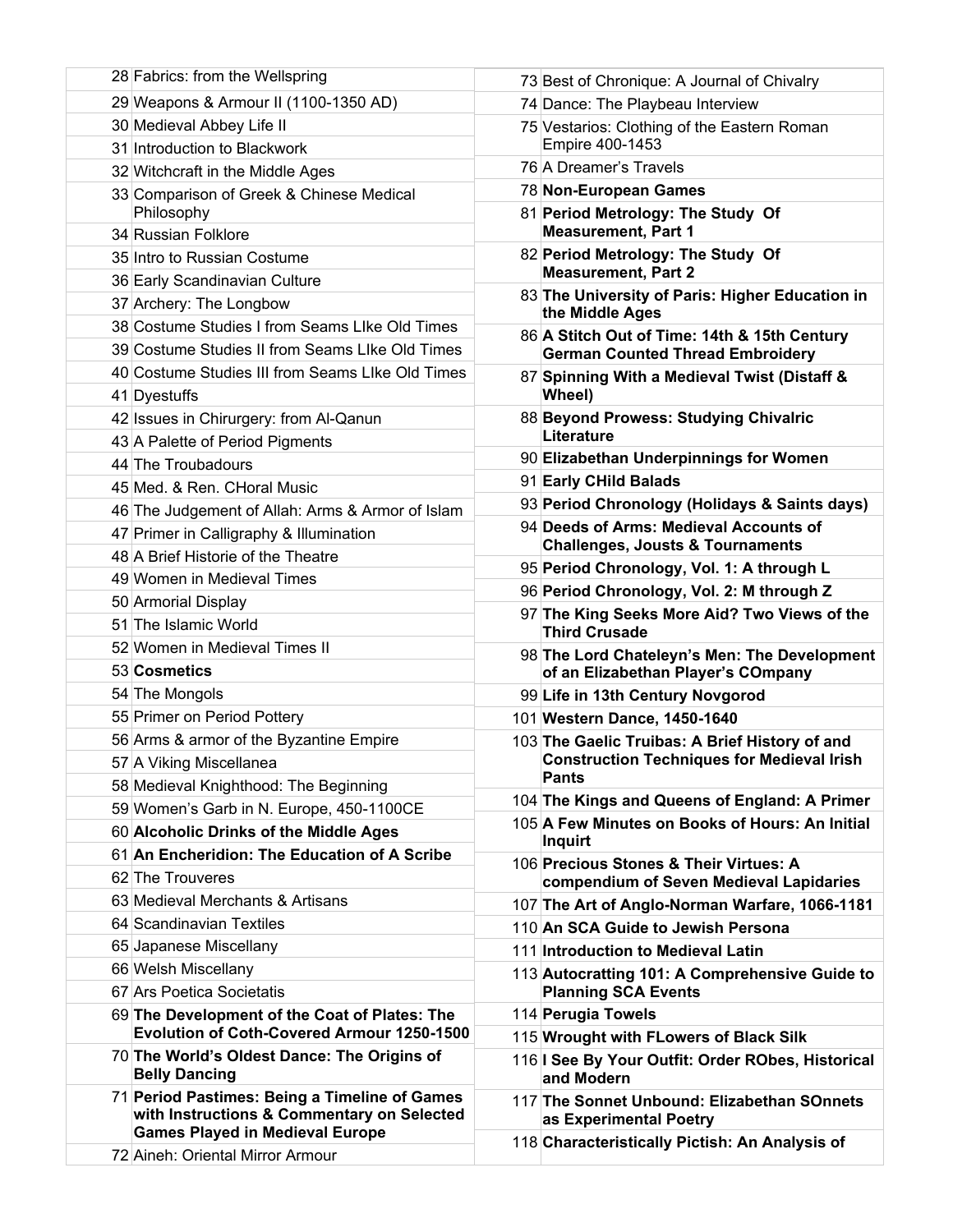| <b>Ornament on Carved Stone</b>                                                         |
|-----------------------------------------------------------------------------------------|
| 120 Making Medieval Mead, or Mead before Digby                                          |
| 121 European Woodworking Tools, 600-1600                                                |
| 122 Falconry                                                                            |
| 123 Lo Spozalizio del Mare, The Wedding with the<br>Sea                                 |
| 124 Elle s'Habille en Bliaut: Haute Couture of the<br><b>12th Century</b>               |
| 125 Greyhounds & Coursing in the SCA                                                    |
| 127 Techniques of Medieval & Renaissance<br><b>Painting</b>                             |
| 128 A Polish Miscellany                                                                 |
| 129 From Woad to Blue                                                                   |
| 132 The Templast & The Hospitallers: Fighting for<br>God, Praying for War               |
| 133 Headdresses of the 14th & 15th Centuries                                            |
| 134 A Practical Guide to Medieval Adhesives                                             |
| 135 Bedes Bydding: Medieval Rosaries &<br><b>Paternoster Beads</b>                      |
| 136 Hygiene of the Middle Ages & Renaissance,<br><b>Vol. 1: Personal Grooming</b>       |
| 137 Hygiene of the Middle Ages & Renaissance,<br><b>Vol. 2: Domestic Arrangements</b>   |
| 138 Around the House: A Medieval Child's Guide<br>to Useful Skills                      |
| 139 When Work is DOne: A Medieval Child's<br><b>Guide to Playful Pastimes</b>           |
| 140 The Origins of Mead                                                                 |
| 142 St. John's Day/A 16th Century Florentine<br>Gown/Recipe 'Of Chickens/Walnut Liqueur |
| 155 An Intro to the Tudor & Elizabethan House                                           |

# **Tournaments Illuminated issues in the Baronial Library – In the Storage Unit as of Feb. 2014**

| <b>Issue#</b> | <b>Date</b>       | <b>AS date</b> |
|---------------|-------------------|----------------|
| 16            | <b>1970 Fall</b>  | XVI            |
| 69            | 1983 Winter       | XVIII          |
| 73            | 1984 Winter       | XIX            |
| 75            | 1985 Summer       | XX.            |
| 76            | 1985 Fall         | XX             |
| 77            | 1985 Winter       | XX             |
| 79            | 1986 Spring       | XXI            |
| 80            | 1986 Fall         | XXI            |
| 81            | 1986 Winter       | XXI            |
| 83            | 1987 Summer       | XXII           |
| 84            | 1987 Fall         | XXII           |
| 86            | 1988 Spring       | <b>XXIII</b>   |
| 87            | 1988 Summer XXIII |                |

| <b>1988 Fall</b>      | <b>XXIII</b> |
|-----------------------|--------------|
| 1988 Winter           | <b>XXIII</b> |
| 1989 Spring           | <b>XXIV</b>  |
| 1989<br><b>Summer</b> | <b>XXIV</b>  |
| <b>1989 Fall</b>      | <b>XXIV</b>  |
| 1989 Winter           | <b>XXIV</b>  |
| 1990 Spring           | <b>XXV</b>   |
| 1990<br><b>Summer</b> | <b>XXV</b>   |
| <b>1990 Fall</b>      | XXV          |
| 1990 Winter           | <b>XXV</b>   |
| 1991 Spring           | <b>XXVI</b>  |
| 1991<br><b>Summer</b> | <b>XXVI</b>  |
|                       |              |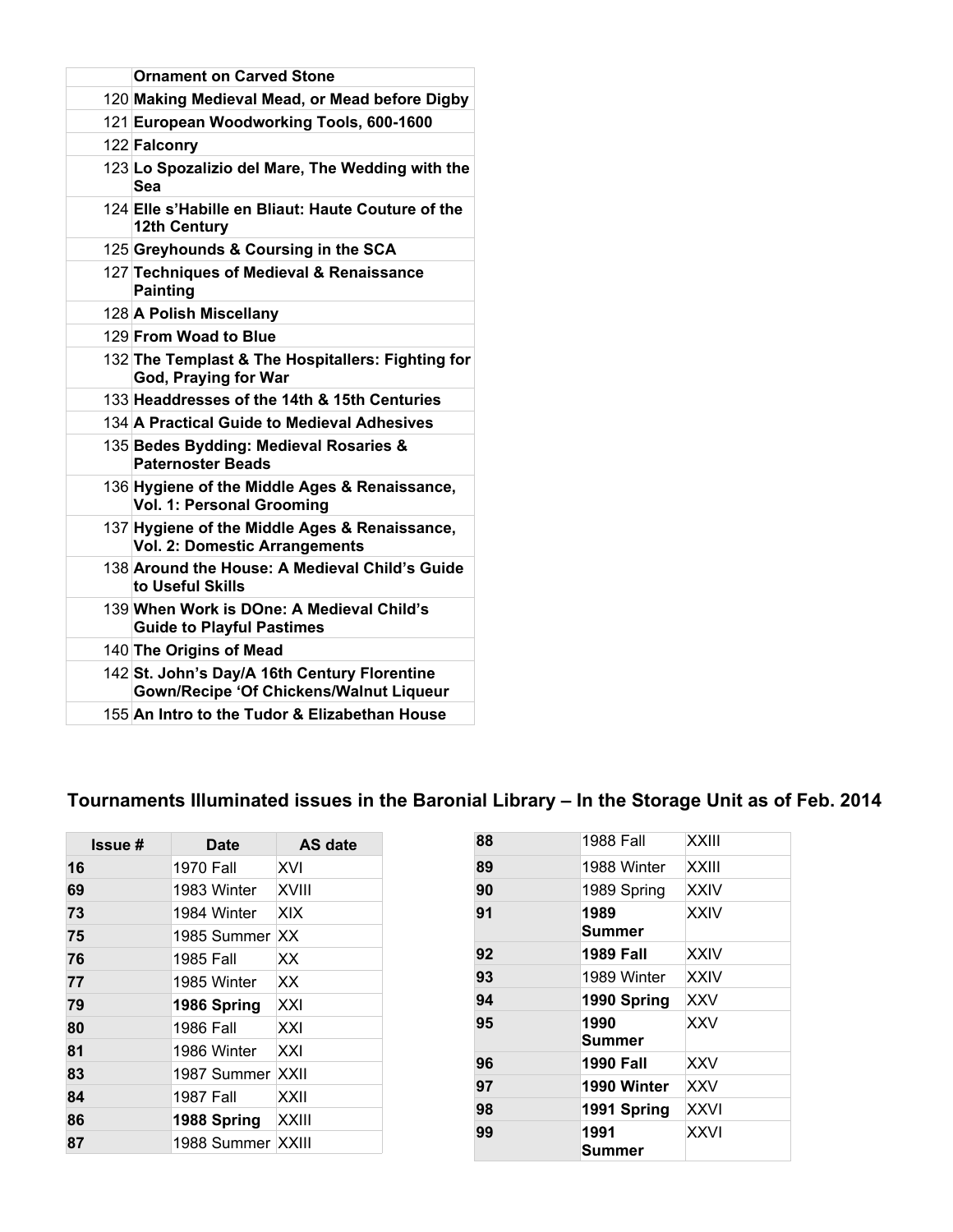| 147        | 2003<br>Summer                        | <b>XXXVIII</b> |     |
|------------|---------------------------------------|----------------|-----|
| 146        | 2003 Spring                           | <b>XXXVII</b>  |     |
| 145        | 2003 Winter                           | <b>XXXVII</b>  |     |
| [144]      | <b>2002 Fall</b>                      | XXXVI          |     |
| 142        | 2002 Spring                           | <b>XXXVII</b>  |     |
| 141        | 2002 Winter                           | <b>XXXVI</b>   |     |
| 140        | <b>2001 Fall</b>                      | XXXVI          |     |
| 139        | 2001 Summer                           | <b>XXXVI</b>   |     |
| 138        | 2001 Spring                           | XXXV           |     |
| 137        | 2001 Winter                           | <b>XXXV</b>    |     |
| 136        | <b>2000 Fall</b>                      | <b>XXXV</b>    |     |
| 135        | 2000 Summer XXXIV                     |                |     |
| 134        | 2000 Spring                           | <b>XXXIV</b>   |     |
| 133        | 2000 Winter                           | <b>XXXIV</b>   |     |
| 132        | 2000 Fall                             | <b>XXXIV</b>   |     |
| 131        | 2000 Summer XXXIV                     |                |     |
| 130        | 1999 Spring                           | <b>XXXIII</b>  |     |
| 129        | 1999 Winter                           | <b>XXXIII</b>  |     |
| 128        | <b>1998 Fall</b>                      | <b>XXXIII</b>  |     |
| 127        | 1998 Summer                           | <b>XXXIII</b>  |     |
| 126        | 1998 Spring                           | <b>XXXII</b>   |     |
| 125        | 1998 Winter                           | <b>XXXII</b>   |     |
| 124        | <b>1997 Fall</b>                      | <b>XXXII</b>   |     |
| 123        | 1997 Summer                           | XXXII          |     |
| 122        | 1997 Spring                           | <b>XXXI</b>    |     |
| 121        | 1997 Winter                           | <b>XXXI</b>    |     |
| 120        | <b>1996 Fall</b>                      | XXXI           | 169 |
| 119        | 1996 Summer                           | <b>XXXI</b>    | 168 |
| 118        | 1996 Spring                           | <b>XXX</b>     | 167 |
| 117        | 1996 Winter                           | <b>XXX</b>     | 166 |
|            | <b>Summer</b>                         |                | 163 |
| 115        | 1995                                  | <b>XXX</b>     | 162 |
| 114        | 1995 Spring                           | <b>XXX</b>     | 161 |
| 113        | 1995 Winter                           | <b>XXIX</b>    | 160 |
| 112        | <b>1994 Fall</b>                      | <b>XXIX</b>    | 159 |
| 111        | 1994 Summer XXIX                      |                | 158 |
| 110        | 1994 Spring                           | <b>XXVIII</b>  | 157 |
| 109        | 1993 Winter                           | <b>XXVIII</b>  | 156 |
| 108        | 1993 Fall                             | <b>XXVIII</b>  |     |
| 107        | 1993 Spring<br>1993 Summer            | <b>XXVIII</b>  | 155 |
| 106        |                                       | <b>XXVIII</b>  | 153 |
| 105        | 1992 Winter                           | <b>XXVII</b>   | 152 |
| 103<br>104 | 1992 Summer XXVII<br><b>1992 Fall</b> | XXVII          | 151 |
| 102        | 1992 Spring                           | <b>XXVII</b>   | 150 |
| 101        | 1991 Winter                           | <b>XXVI</b>    | 149 |
| 100        | 1991 Fall                             | XXVI           | 148 |
|            |                                       |                |     |

| 148 | <b>2003 Fall</b>      | <b>XXXVIII</b> |
|-----|-----------------------|----------------|
| 149 | 2004 Winter           | <b>XXXVIII</b> |
| 150 | 2004 Spring           | <b>XXXVIII</b> |
| 151 | 2004<br><b>Summer</b> | <b>XXXVIX</b>  |
| 152 | <b>2004 Fall</b>      | <b>XXXVIX</b>  |
| 153 | 2005 Winter           | <b>XXXVIX</b>  |
| 155 | 2005<br>Summer        | XL             |
| 156 | <b>2005 Fall</b>      | XL             |
| 157 | 2006 Winter           | XL             |
| 158 | 2006 Spring           | XLI            |
| 159 | 2006 Summer XLI       |                |
| 160 | <b>2006 Fall</b>      | <b>XLI</b>     |
| 161 | 2007 Winter           | XLI            |
| 162 | 2007 Spring           |                |
| 163 | 2007 3rd Q            |                |
| 166 | 2008 2nd Q            |                |
| 167 | 2008 3rd Q            |                |
| 168 | 2008 4th Q            |                |
| 169 | 2009 1st Q            |                |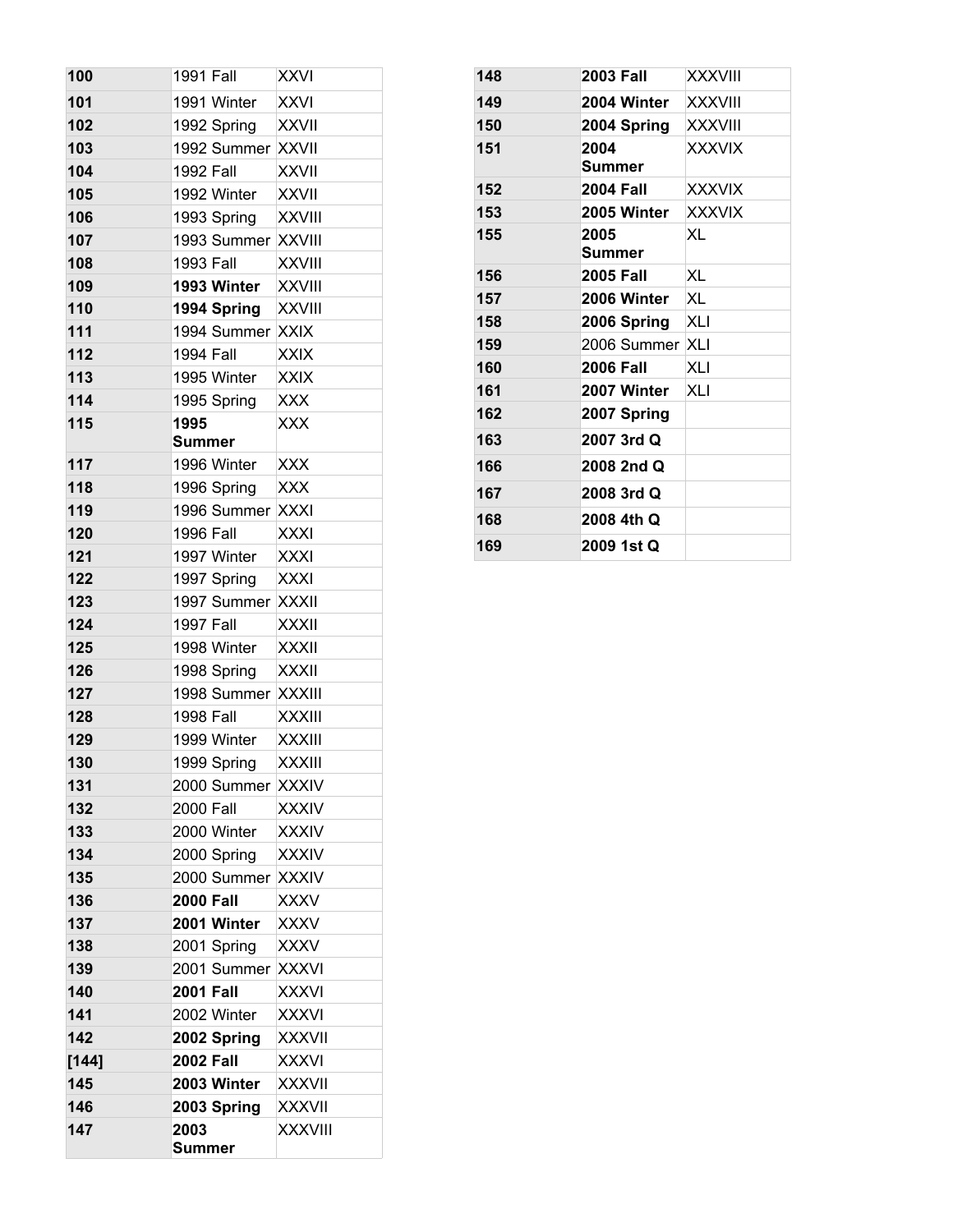# **Costuming Resources in the Adiantum Baronial Library**

#### **Books**

3 books of Costume History of Russia 1 in Ukranian, 2 in Russian photocopy Costume & Fashion, Vol. II Norris, Herbert photocopy Costume & Fashion, Vol. III, Bks. 1 & 2 Norris, Herbert photocopy

*Charted Peasant Designs from Saxon Transylvania, ed. H. E. Kiewe Dover book* 

*The St. Martin Embroideries*. Margaret B Freeman, Met. Mus. Of Art NYC

*Social Scandinavia in the Viking Age*, Williams, Mary W., Macmillan, 1920

The 30 Year Journal of Academic Papers

A Book of Bibliographies for the Arts & Sciences in the Current Middle Ages, 2e, 1991 *Chronique: The Journal of Chivalry, Issue #9, 2<sup>nd</sup> Quarter, 1994. Focus on William the* Marshal

*Germanic Costume: From the Early Iron Age to the Viking Era*, 2nd edition. Diana L. Paxson (Mistress Diana Listmaker). Berkeley, CA: Greyhaven Costume Series #3, 1992.

3ring white binder, photocopy of *Ancient Danish Textiles From Bogs and Burials: A comparative Study of Costume and Iron Age Textiles* by Margrethe Hald. Copenhagen: National Museum of Denmark, 1980.

3ring yellow binder of photocopied articles about Viking and Chinese costume:

• Viking Age Women's Garments of Scandinavic, an SCA class handout by Meistara Kathlin in Storrada, 2004.

• From Attila to Charlemagne: Arts of the Early Medieval Period in the Metropolitan Museum of Art, ed. by K.R. Brown, D. Kidd, C.T. Little. NYC: MMA, 2000.

•Sui, Tang and the Five Dynasties. Photocopied section of a book on Chinnese  $6<sup>th</sup> - 7<sup>th</sup>$  century costume.

•Liao, Jin and Yuan Dynasties, Chinese 10-12<sup>th</sup> century costume.

# **Loose Articles or Folders**

| Ancient Greek, Roman, Byzantine Costume              | Houston, Mary            | folder  |
|------------------------------------------------------|--------------------------|---------|
| Costume of Byz. Court Officials 10c                  | copy of a book in French | folder  |
| <b>Making Grass Slippers</b>                         | handout                  | folder  |
| What is Nålbinding and its History                   | Sigrid Briansdottir      | packet  |
| SCA Bardic Traditions, Knowne World A&S<br>Symp 2001 | Brand & Cymbric          | Packet  |
| Minstrelsy: packet of music                          | Class handout            | Packet  |
| How to Learn & Tell a Story                          | Class handout            | Packet  |
| Intro to 14c Italian Food - redacted recipes         | Eden Rain                | Packet  |
| Women's Medicine & Midwifery                         | Class handout            | Packet  |
| Envelope of articles about lace and making it        | Class handout            | Pacekts |

# **Costuming & Needlework Notebook**

This is a 3-ring binder of handouts and photocopied pages from a number of books title author notes Elizabethan Sword Hanger Thomas, Gareth Tandy pattern Sword Hanger Thomas, Gareth Tandy pattern Tandy pattern Handmaking Leather Gloves Faulkner-Wagoner, Jan The History of Sheep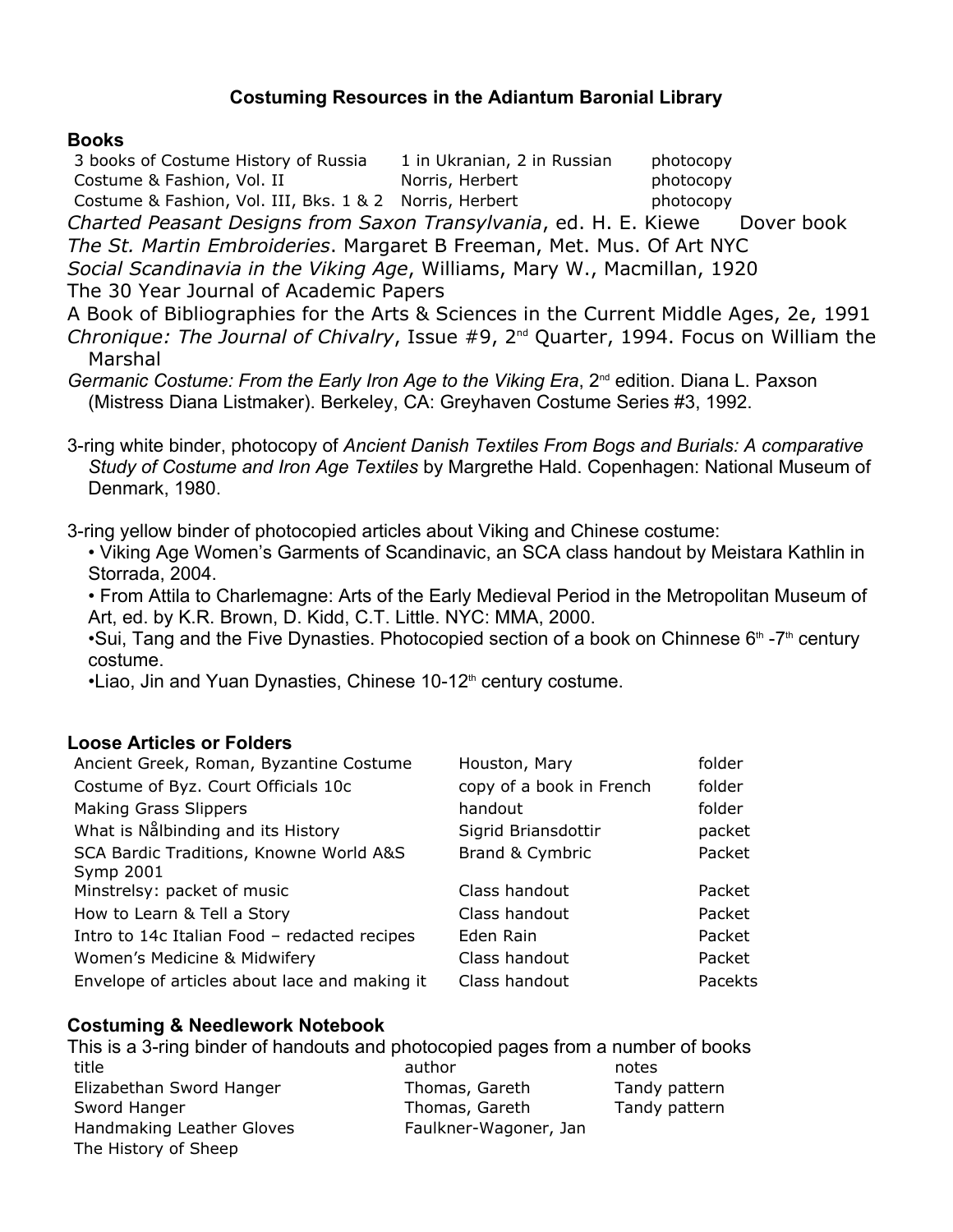| Fabrics & colors 1150-1650            | Kathryn Goodwyn        | SCA publication              |
|---------------------------------------|------------------------|------------------------------|
| <b>Shoes</b>                          | how to make            | handout                      |
| Duct Tape Bodice pattern              | Caterina de Raffaelli  | from Elf Hill Times          |
| Landsknecht bodice & sleeve           |                        | handout                      |
| Embroidery                            | stitches & techiques   |                              |
| Heraldic Costume                      | Cathryn Stewart Morgan | handout                      |
| A Belt for a Cotehardie               | Yseult of Broceliande  | from Elf Hill Times          |
| <b>Practical Beginning Costume</b>    | Chimene de Cing Tours  | handout                      |
| <b>Fashion in Costume</b>             | Nunn, Joan             | 1200-1450                    |
| Medieval Costume & How to Recreate It | Hartley, Dorothy       | circle skirt, ladies dresses |
| Short History Costume & Armour        | Kelly & Schwabe        | 1931                         |
| Costume 1066-1990                     | Peacock, John          |                              |
| <b>Historic Costuming</b>             | Truman, Nevil          | 1952?                        |
| <b>Historic Costume</b>               | Lester & Kerr          | Mid. Ages 476-1500           |
| History of Costume                    | Braun & Schneider      | 1861-80                      |

Best of a Watched Pot, Vols. 1 & 2 (reprints from An Tir's Culinary Guild) Drafting & Constructing a Simple Doublet & Trunkhose of the Spanish Renaissance, R.W. Trump The Elf Hill Times, Vols. 1-3, 5-9, 12-21, 23-30, 32 A Boke of Dayes: A Journal of the Festival of St Hildegard by Duchess Lao Tao-sheng

#### **Period Garb Notebook**

This is a 3-ring binder of photocopied pages from a number of books

- title author **author** author **notes** Dictionary of Costume **Wilcox, R. Turner** partial Mode in Costume **Wilcox, R. Turner** partial Costume & Fashion Laver, James 400-1600 AD Western European Costume Brooke, Iris 13-17th cent. Evolution of Fashion: Pattern & Cut Hill & Bucknell English court dress, patterns What People Wore The Gorsline, Douglas good eccessories Costume: Illustrated Survey Lister, Margot 600-1100 AD Historical Costumes of England Bradfield, Nancy good overview Patterns for Theatrical Costumes Holkeboer, Katherine patterns European Costume: 4000 Years Yarwood, Doreen mostly 14th cent. Western World Costume Bradley, Caroline 11th-15th cent.
- 

#### **Patterns**

type location and the location of the state of the state of the state of the state of the state of the state o Apache boots envelope Viking pants envelope

English Court Dress in Period Garb Notebook in Hill & Bucknell garb 9th-17th cent. in Period Garb Notebook in Holkeboer Elizabethan sword hanger in Cost & Needlework Notebook in pocket Sword hanger in Cost & Needlework Notebook in pocket Shoes envelope men & women

# **Volumes in the TimeLife Library of Art**

Michelangelo **DaVinci Titian Giotto**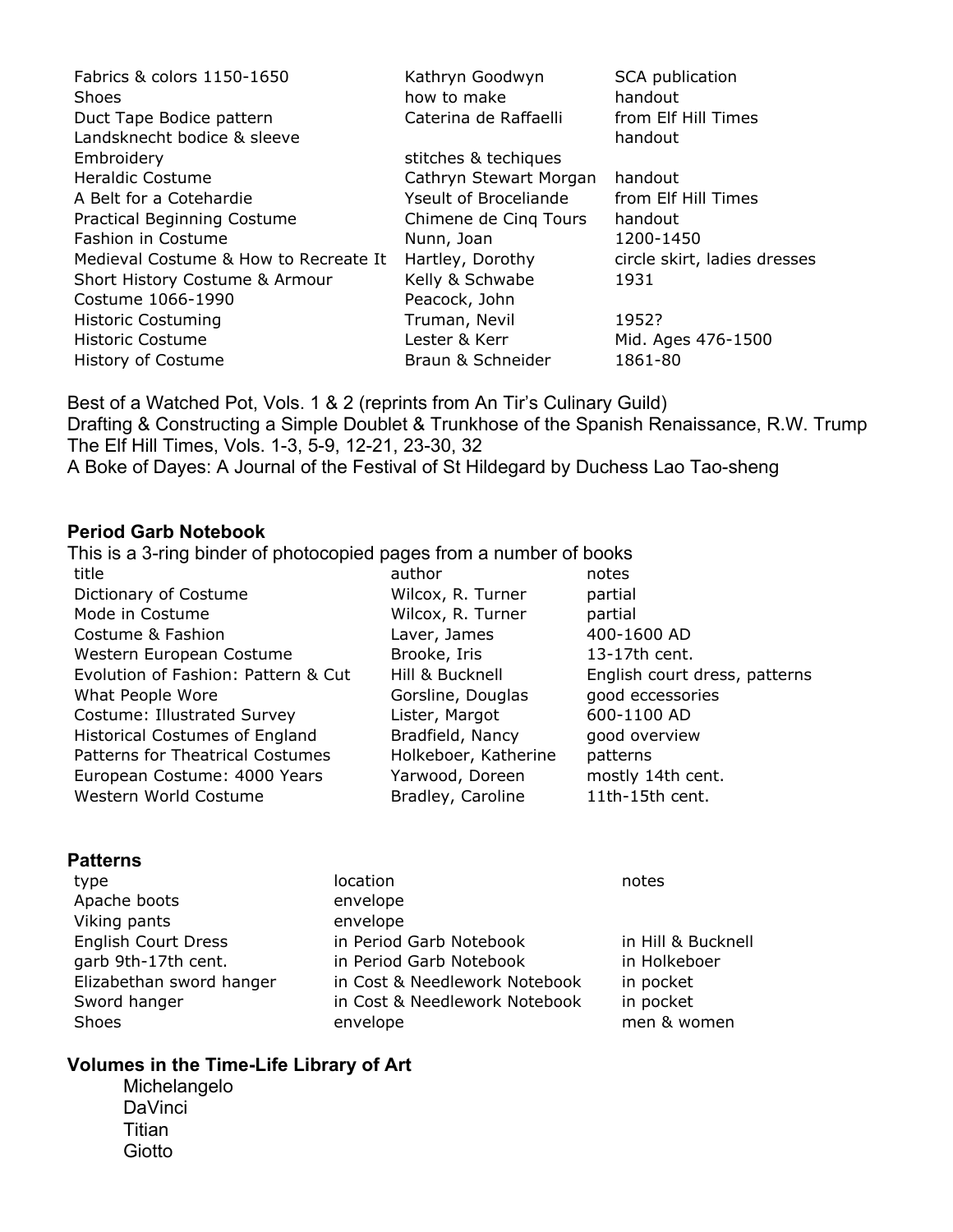Durer Breugel Seven Centuries of Art – Survey & Index Vermeer Rembrandt (no slipcase) Bernini **Velazquez** Rubens

**Videotape and CD copy**– "Twelfth Night in the Kingdom of An Tir", January 6-8, 2000, Eugene, OR.

# **CDs – The Great Courses** series

The Vikings, Prof. Kenneth W. Hart The Early Middle Ages, Prof. Philip Daileader The High Middle Ages, Prof. Philip Daileader The Late Middle Ages, Prof. Philip Daileader The Medieval World, Prof. Dorsey Armstrong Food: A Cultural Culinary History, Prof. Ken Albala

# **Misc. pamphlet and file folders of photocopies in the Adiantum Baronial Library**

| Title                                           | Author                            | format   | type               |
|-------------------------------------------------|-----------------------------------|----------|--------------------|
| *An Tir Miister of A&S Handbook, AS 26          | Godytha of Whiteraven             | stapled  | A&S                |
| Mechanical Clocks & Concepts of Time            | Ithra handout                     | stapled  | A&S                |
| The Circle: Journal of Bardic Arts              | #1, 1988 by St. Mungo's           | stapled  | A&S                |
| An Italian Merchant's Dinner                    | <b>Demetrios</b>                  | folder   | Cooking            |
| How to Cook Forsoothly                          | Katrine de Baillie du Chat<br>OL. | loose    | Cooking            |
| Welsh Cooking / Customs & Cooking<br>from Wales | Llewellyn, Sian                   | folder   | Cooking            |
| Welsh Cooking / Food of the Bards               | Roberts, Enid                     | folder   | Cooking            |
| Babio, 5cc                                      | period play                       | folder   | Drama              |
| Nice Wanton, 5cc                                | period play                       | folder   | Drama              |
| *Fighter's Handbook, 1985 ed.                   | Kevin Perigrynne OP               |          | <b>Fighting</b>    |
| Chronicles of the Crusades                      | copy of a book                    | folder   | <b>History</b>     |
| Crusades, var. articles                         |                                   | folder   | History            |
| Crusades, var. articles                         |                                   | folder   | <b>History</b>     |
| Digital Devices: Computers & Heraldry           | 2001 An Tir Heraldic<br>Symposium | Stapled  | How-to             |
| Making of Period Glass                          | Angelo Paolo Cavilli              | folder   | How-to             |
| Making your own spoon                           | Bailey, David                     | folder   | How-to             |
| Smithsonian mag. June 1981, v.12, #3            | article on SCA p.94               | magazine | <b>SCA history</b> |

#### **Heraldic Resources stored at the home of Golden Bear Herald, Aelis the Rose**

Known World Heraldic Symposium, Proceedings, 2007 (disc) – with the Herald Known World Heraldic Symposium, Proceedings, 2008 (disc) – with the Herald Book about forming scientific Latin names Compleat Anachronist #66, A Welsh Miscellany, on naming Irish Names, Donnchadh O Corrain, Fidelma Macguire The Surnames of Ireland, Edward Matysight (?)